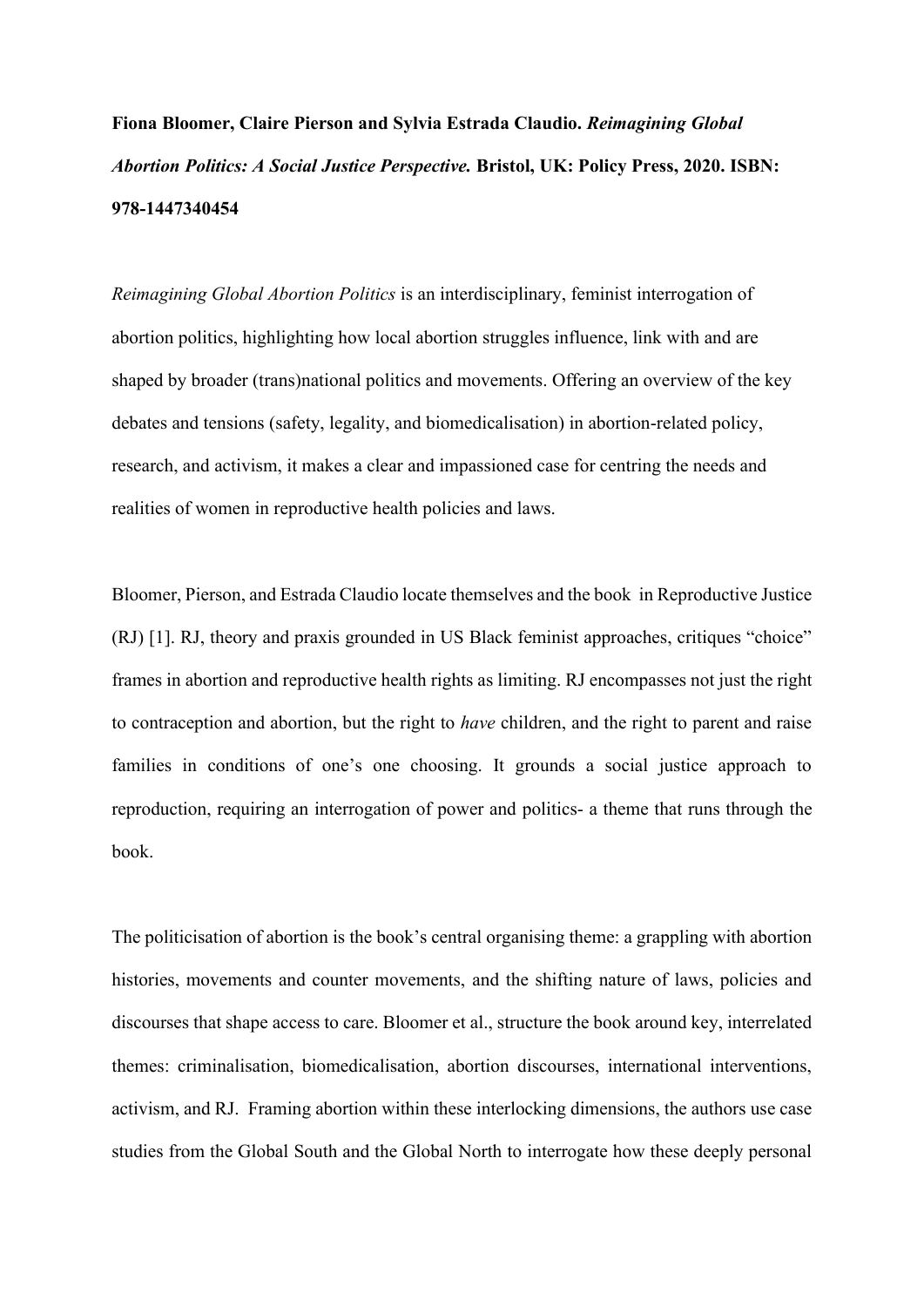experiences encounter and are intertwined with the public- and are a matter of public and social policy.

Tracing abortion criminalisation, Bloomer et al., demonstrate how restrictive laws can result in an increase in unsafe abortion, alongside an ever-present threat of criminalisation (of abortionseekers, their companions, and providers). The case studies of Uruguay and the Republic of Ireland are powerful reflections of how restrictive laws and their impacts are stratified, particularly affecting women who are made vulnerable by socio-economic and structural inequities. For example, before the "Repeal the  $8<sup>th</sup>$ " referendum, Irish women seeking abortion care travelled to the UK or Europe, which carried a significant financial burden due to cost of travel, accommodation, treatment, loss of pay if requiring time off, or other costs. Those who cannot afford this or are migrants or asylum seekers- requiring additional visas or have travel restrictions, navigate additional barriers in order to access care. Despite legalisation of abortion in Ireland, some women still continue to travel for abortion care [2].

While the book engages with how abortion came to be criminalised and tied to religious positions in Western societies, it overlooks how these laws are part of an enduring colonial legacy. The British Offences Against the Persons Act (OAPA) criminalises abortion in England and Wales (apart from exceptions under the 1967 Abortion Act), for example, remains on the books in several countries including England, [The Gambia, Malawi and Jamaica.](https://abortion-policies.srhr.org/) Exploring the OAPA further in the case studies would have offered additional reflections on how criminalisation became institutionalised in many countries, entrenching anti-abortion laws over time and its links – if any- with colonialism.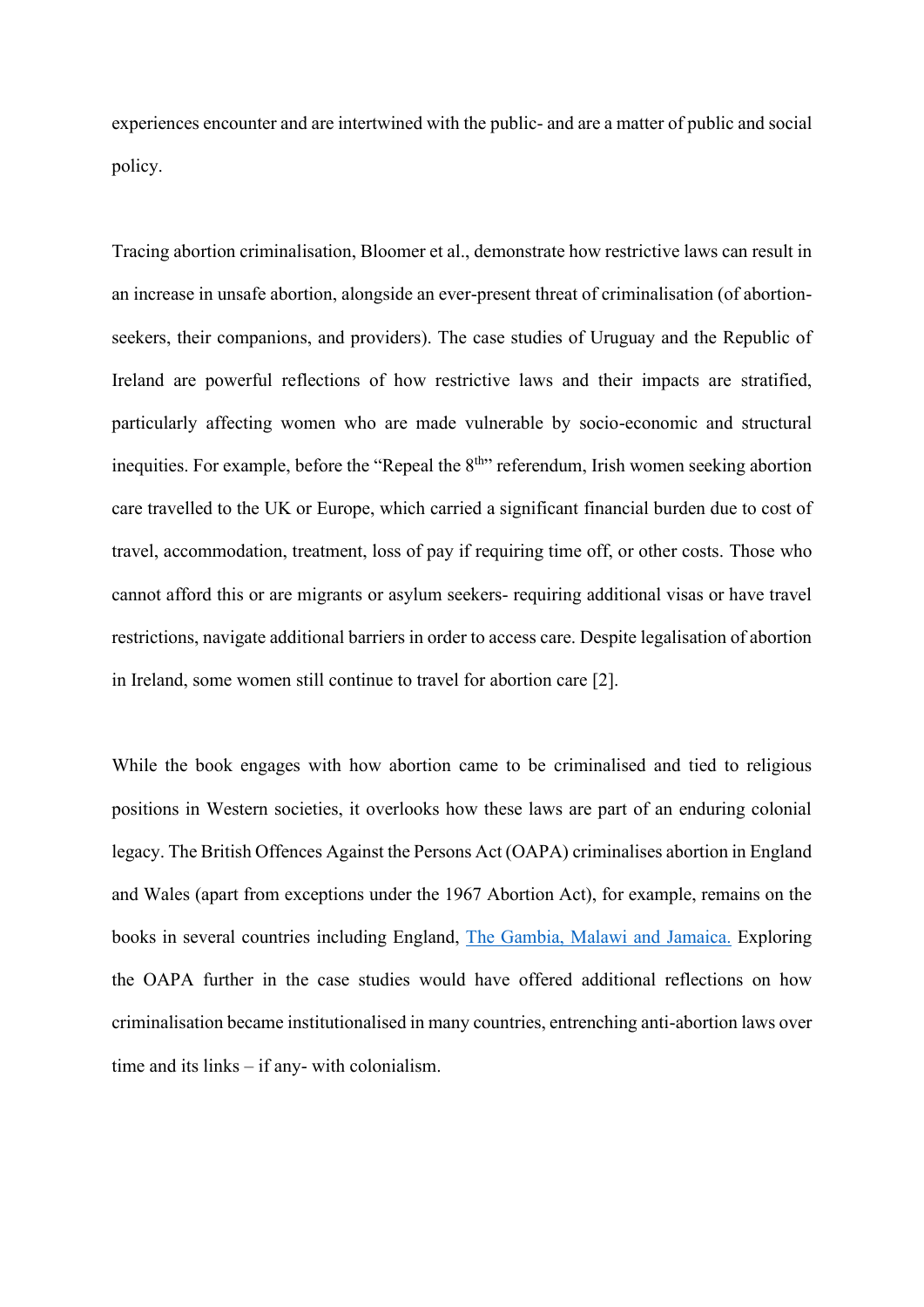The authors' interrogation of the biomedicalisation of abortion, particularly medical abortion (the use of pharmacological drugs to induce abortion), offers an excellent primer on how medical abortion has transformed the abortion landscape, raising new issues and debates. Through the lens of medical abortion, the authors demonstrate how such technology and science- framed as holding immense potential for women's reproductive freedoms- are politicised, influencing State's political positions and priorities (e.g., appeasing an antiabortion lobby), commercial motivations, and knowledge production, all affecting the creation of laws, policies and guidelines.

Bloomer et al., make a strong case for the use of abortion telemedicine and its potential for making abortion more accessible- a particularly prescient observation. During the COVID-19 pandemic, abortion and reproductive health services were constrained by lockdown regulations or travel restrictions. In response, the UK government temporarily allowed medical abortion access via telemedicine and "pills by post", which was extremely effective and well-receivedreporting shorter wait times and increased patient satisfaction [3].

Bloomer et al.'s call for abortion telemedicine is set within the continued lack of access to a spectrum of quality abortion care. Their argument mainly focuses on settings where abortion remains restricted. Yet, medical abortion use proliferates even in countries with liberal abortion laws – for example, in India where abortion is available under broad grounds, 73% of all abortions are estimated to be medical abortions occurring outside of healthcare facilities. Engaging further with the nuances of medical abortion, telemedicine, and self-management – and the questions of legality and safety that it raises- would have offered additional understandings of the failures of a biomedical-centred model and its impact on not just access or service provision, but also laws and policies.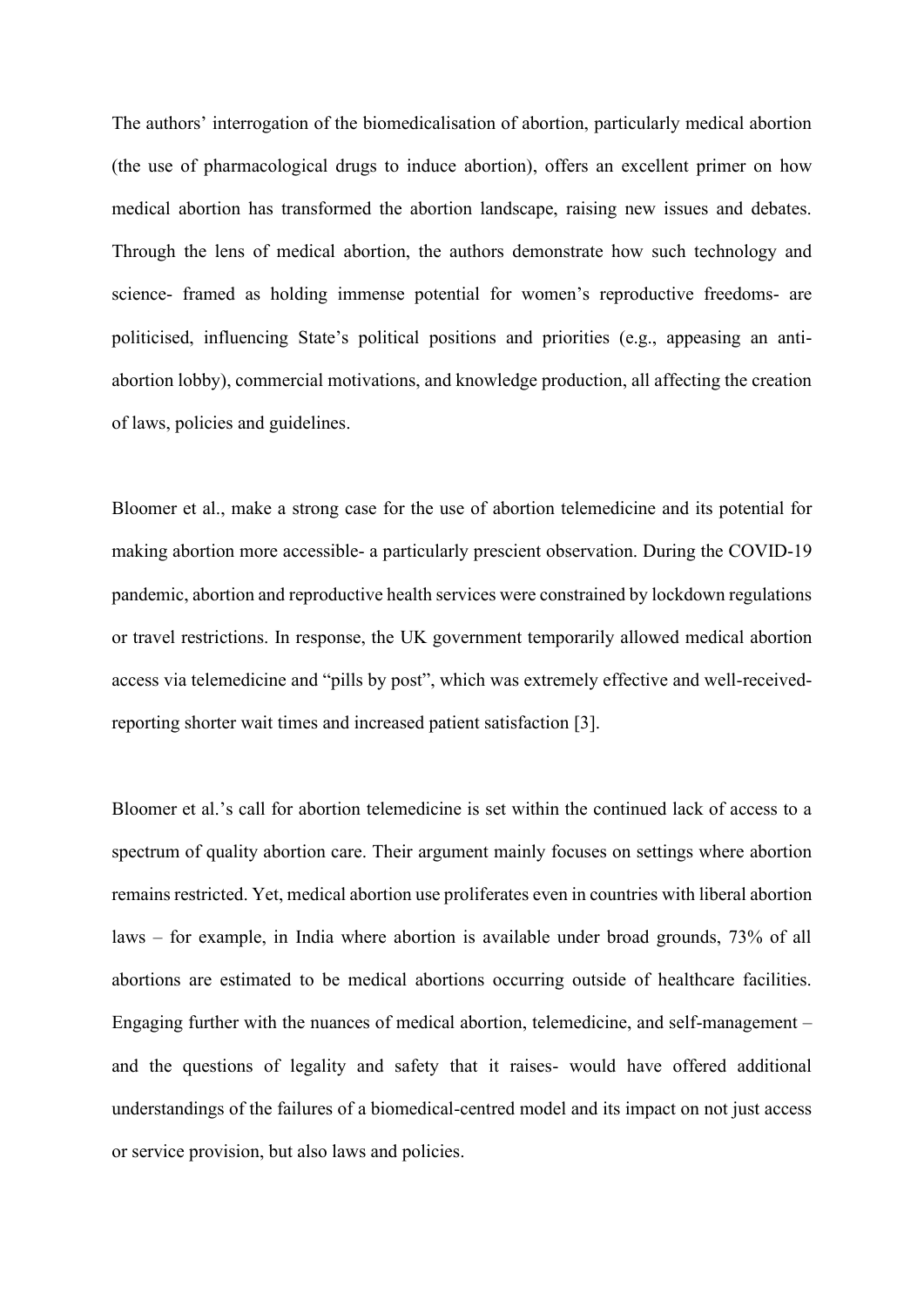The authors reflect on how feminist networks that provide and enable [abortion](https://abortion.eu/) access across [borders](https://abortion.eu/) [and legality] bear the burden and responsibility of criminality. An extremely important point, especially as restrictive abortion laws do not remove the need for abortion and only create more unsafe conditions, and feminist collectives and groups step in where the State has failed. This would have been an opportune moment to reflect further on the immense work of these local and transnational feminist groups to offer alternate models to biomedicalisation, ones that centre a feminist ethics of care- and would have linked well with the book's sections on activism and criminalisation. Greater engagement with race, class, ethnicity, age, and colonialism- amongst other factors- and their interactions with the politics of abortion, safety, reproduction and activism would have more fully demonstrated the potential of RJ as both theory and praxis, lending further weight to the Bloomer et al.'s arguments.

While Social Policy as a discipline has not [traditionally directly engaged with abortion and](https://blogs.lse.ac.uk/socialpolicy/2019/08/30/reproductive-health-and-rights-whats-social-policy-got-to-do-with-it)  [reproductive health policies,](https://blogs.lse.ac.uk/socialpolicy/2019/08/30/reproductive-health-and-rights-whats-social-policy-got-to-do-with-it) the book demonstrates that these policies are mired in questions of access, resources, citizenship, empowerment and education [amongst others]- all key areas of interrogation in the discipline. The book demonstrates how abortion and reproductive health sit at the intersections of social welfare policies and questions of inequalities. It pushes social policy researchers to consider the unintentional impacts of social policies on reproductive health and rights. A recent example of this is in the UK context, where women report that the "two-[child benefit cap" influenced their decision to terminate a pregnancy](https://www.theguardian.com/society/2020/dec/03/two-child-limit-on-benefits-a-key-factor-in-many-abortion-decisions-says-charity); particularly heighted by job insecurity and precarity during the COVID-19 pandemic. This reveals the unintended consequences of social policies, the overlooking of reproductive rights and justice, and the multiple areas it intersects with (e.g., gender, jobs, financial stability).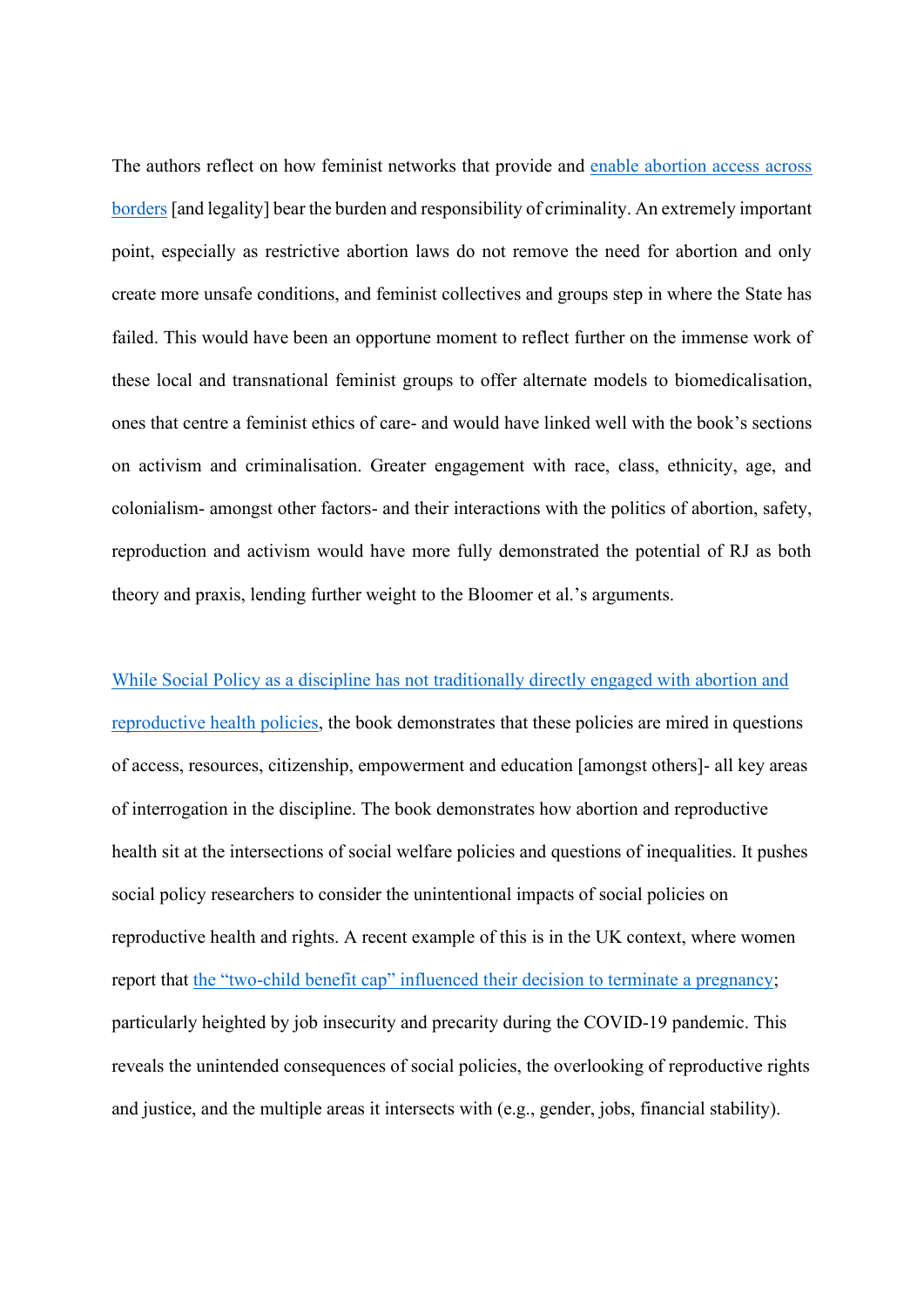*Reimagining Global Abortion Politics* is a valuable resource for researchers, activists, scholars, and feminists interested in global abortion and reproduction-related politics and policies. It offers an overview of the main debates and tensions (safety, legality, biomedicalisation), key theoretical frameworks, and a clear case for centring the needs and lives of women in the quest of reproductive freedoms. For those working on or researching a range of social inequities in the Global South or Global North, it offers a compelling argument for considering the impact or influence (even unintentionally) of social policies on abortion and reproduction. In the Introduction, Sylvia Estrada Claudio reflects:

[...] political integrity lies not just in refusing to strip our issues of the contexts in which we live, but also in recognising the contexts of others. It is by recognising the convergences and divergences, the parallels that will never meet or the separations that may eventually become unifying that we are best able to forge our strategies (6)

This reflection on the importance of contextualising and localising abortion- politicisations, understandings, strategies, policy formulations- whilst remaining attentive to the convergences and divergences in approaches transnationally is a demonstration of what the book sets out to do and offers a compelling vision for future abortion policy and research. It calls for social policy to engage in these convergences and divergences to understand abortion and reproductive health as mired in inequalities and inequities, and as key areas of inquiry for the discipline.

## **References**

1. Ross LJ, Roberts L, Derkas E, Peoples W, Bridgewater Toure P, editors. Radical Reproductive Justice: Foundation, Theory, Practice, Critique. New York: First Feminist Press; 2017.